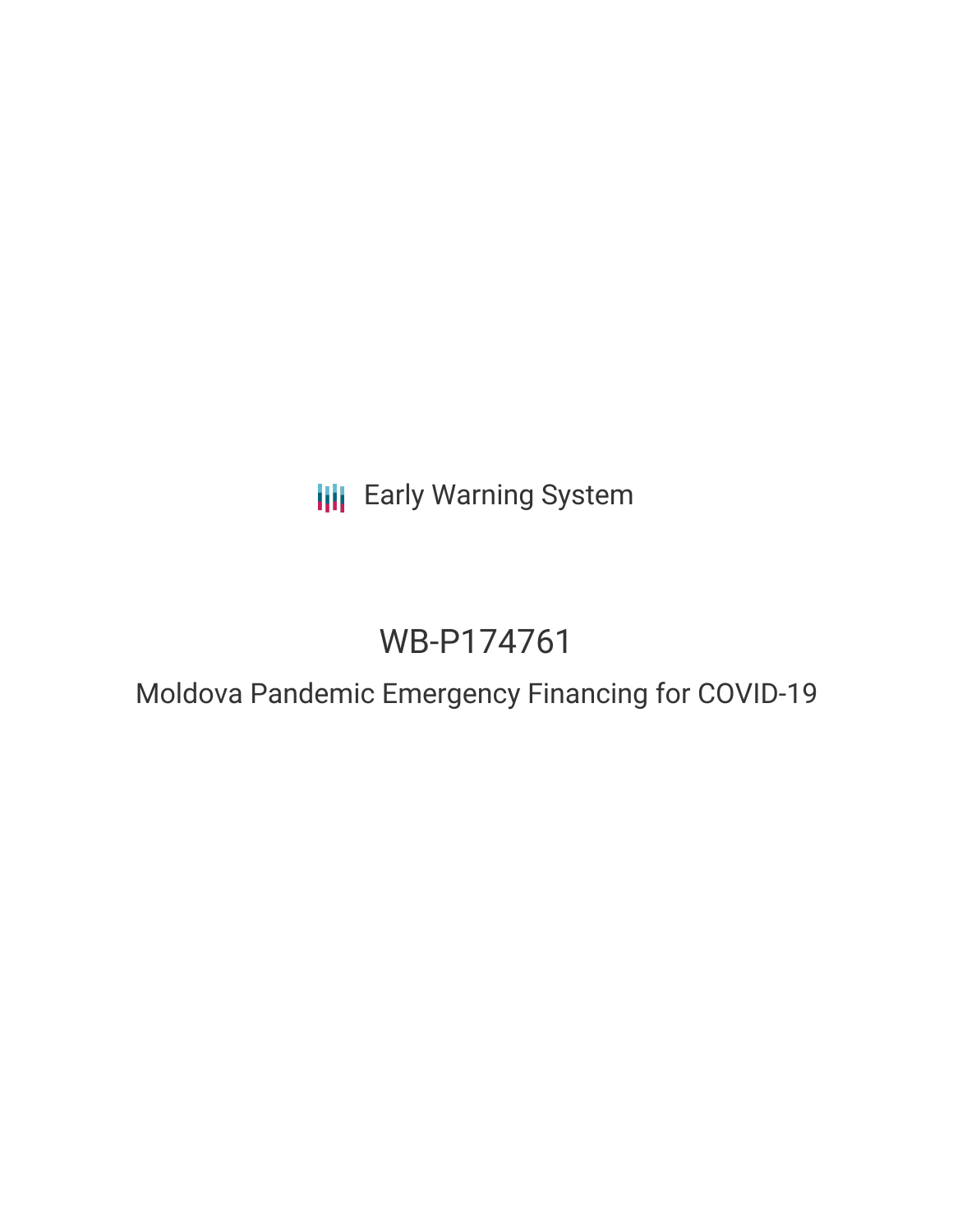

### **Quick Facts**

| <b>Countries</b>              | Moldova                     |
|-------------------------------|-----------------------------|
| <b>Financial Institutions</b> | World Bank (WB)             |
| <b>Status</b>                 | Approved                    |
| <b>Bank Risk Rating</b>       |                             |
| <b>Voting Date</b>            | 2020-12-23                  |
| <b>Borrower</b>               | Government of Moldova       |
| <b>Sectors</b>                | <b>Education and Health</b> |
| <b>Project Cost (USD)</b>     | $$3.48$ million             |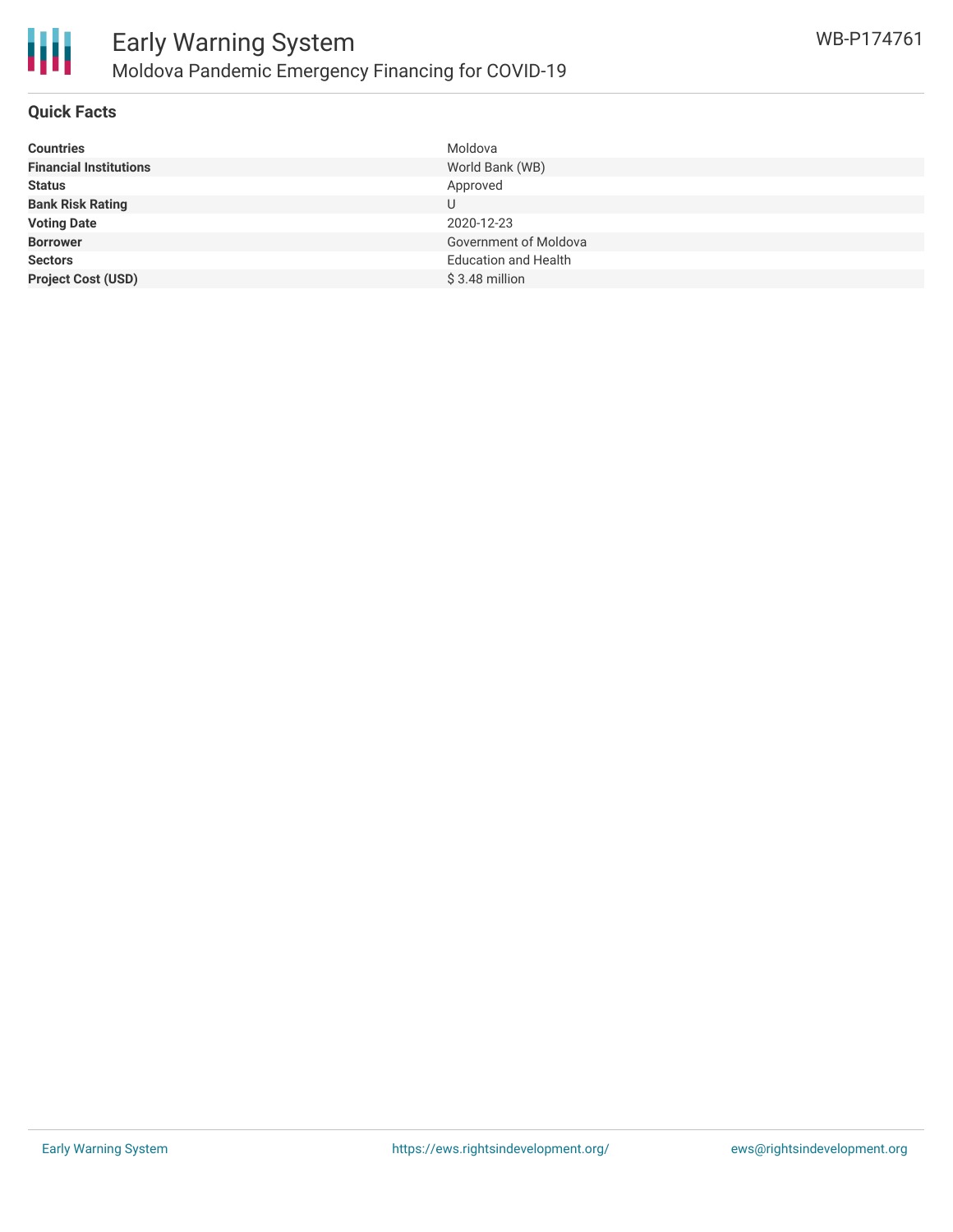

## **Project Description**

According to WB website, the project aims to prevent, detect and respond to the threat posed by the COVID-19 pandemic in Republic of Moldova.

The World Bank has classified this project as having Substantial environmental and social risks.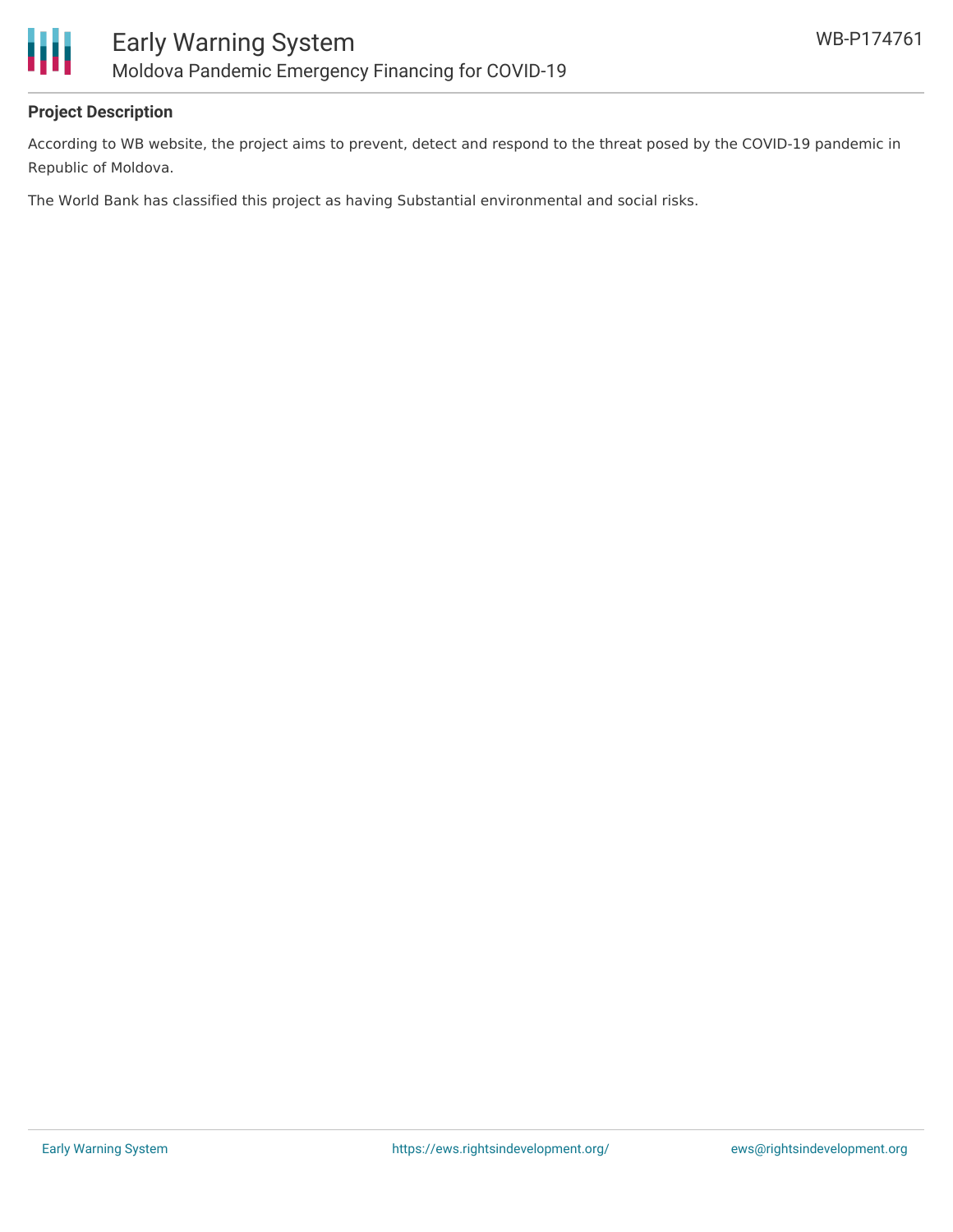

## **Investment Description**

World Bank (WB)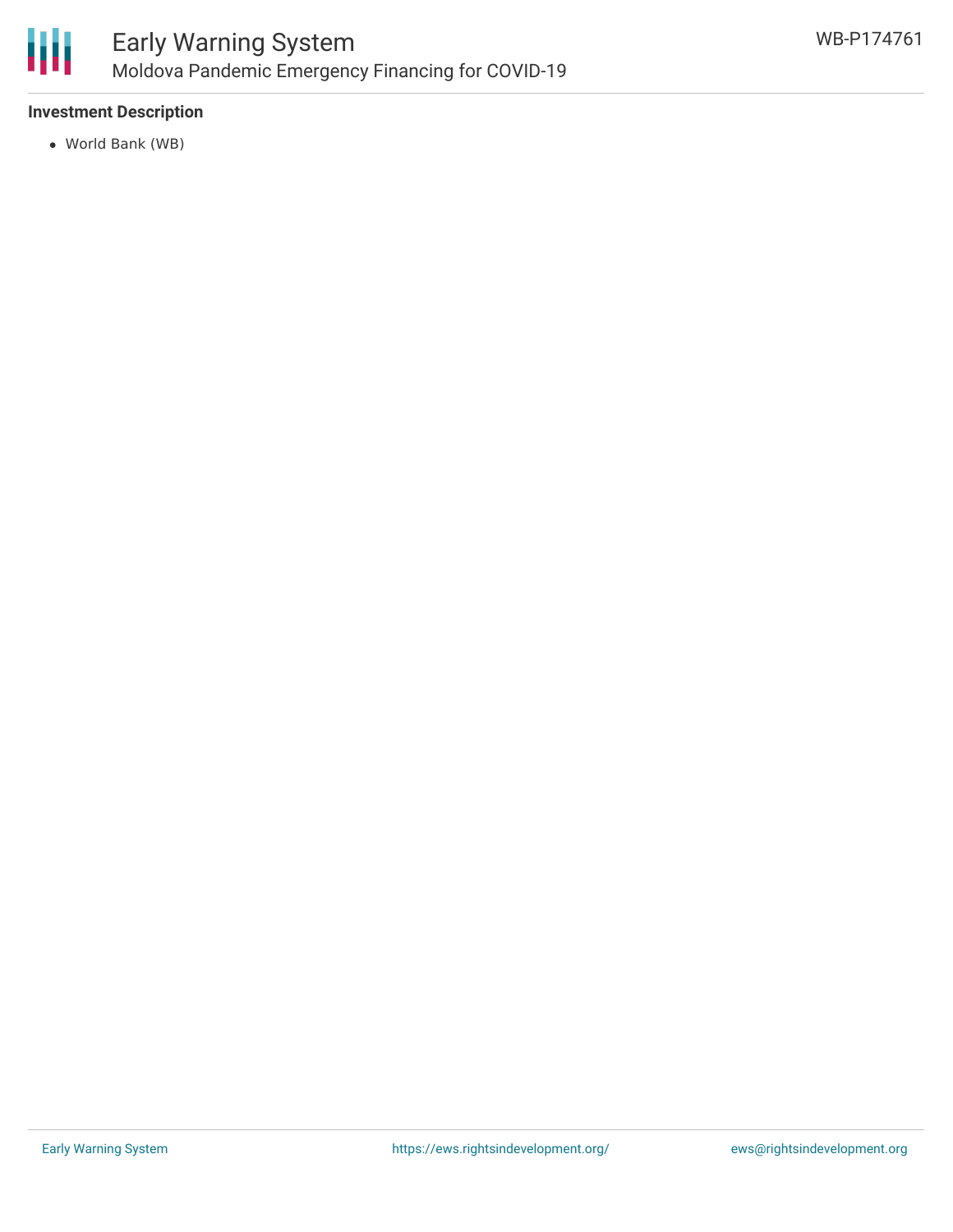

### **Contact Information**

Ministry of Health, Labor and Social Protection

Alexandru Holostenco, State Secretary

[alexandru.holostenco@msmps.gov.md](mailto:alexandru.holostenco@msmps.gov.md)